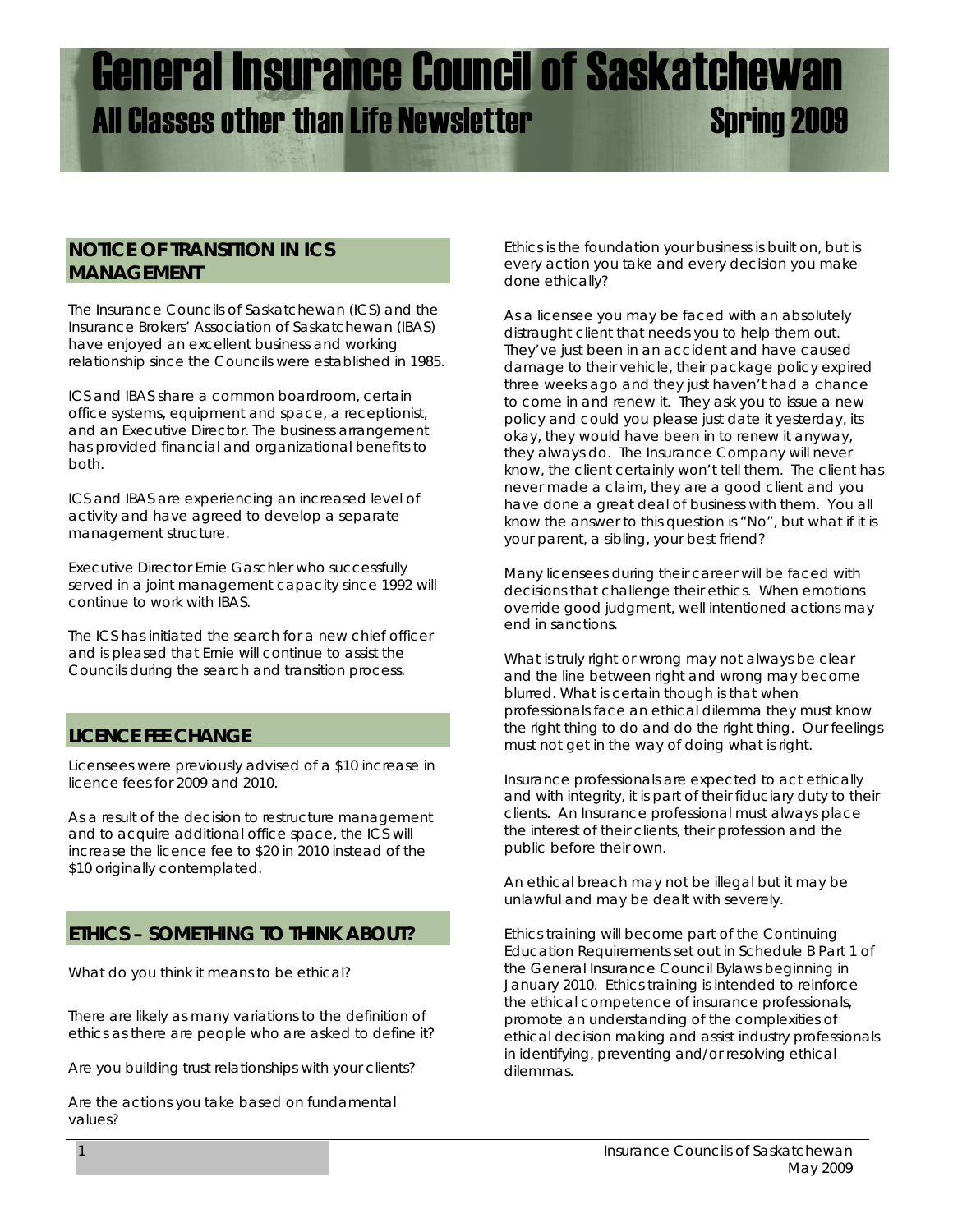## **SIGNATURE STAMP**

A recent complaint to Council involved an unlicensed person at an insurance agency who altered a premium refund document and used the signature stamp of the agency owner on the altered document. The staff person was authorized to use the signature stamp and admitted to altering the document, but was not instructed by the owner to do so.

The staff person thought it was the easiest way to handle a refund as there was money owing to the agency so they reduced the premium refund by the amount owed to the agency.

Licensees are warned that if they give their signature stamp to another licensee or an unlicensed staff person to use they will be considered to have personally approved and signed the document.

# **NON-ACCREDITED COURSE PROVIDERS**

Courses offered by non-accredited course providers must be submitted and approved by the ICS before continuing education hours can be granted to the licensee.

Effective September 1, 2009 the approval of courses submitted by a non-accredited course provider will be subject to a \$40 per course fee.

# **COUNCIL WEBSITE**

The Council website provides a license search function for industry and public use.

The site can be used to confirm the status of a licence or to determine if the licence has been renewed.

The bylaws, schedules, licence forms and other information are also available.

Visit [www.skcouncil.sk.ca.](http://www.skcouncil.sk.ca/)

# **COUNCIL BULLETINS**

Licensees may access all Council bulletins (Life, Adjuster, Travel, Hail, Warranty) from the main page of the Council website.

Past issues of all bulletins are also available on the website.

## **DISCIPLINARY SECTION - ALL LICENCE CLASSES**

## **May 1, 2008 – May 15, 2009**

Any licensee who uses information in this bulletin to discredit another licensee or any other person will be guilty of misconduct.

#### **Richard Scott Da Silva**

Richard Scott Da Silva of Toronto ON representing ACE INA Life Insurance on July 16, 2008 entered into a Consensual Agreement and Undertaking (The Agreement) with the Complaints and Investigation Committee of the Life Insurance Council of Saskatchewan.

Da Silva, in the Agreement, acknowledged that he failed to maintain a valid policy of errors and omissions insurance and failed to immediately notify Council of the cancellation and/or non-renewal of his errors and omissions insurance policy.

Da Silva agreed to accept a 30 day suspension of his licence for the period August 1, 2008 to August 30, 2008.

#### **Harry Douglas Homenick and H. Douglas Homenick Insurance Agency Ltd.**

H. Douglas Homenick Insurance Agency Ltd. and Harry Douglas Homenick of Winnipeg MB representing The Manufacturers Life Insurance Company on November 4, 2008 entered into a Consensual Agreement and Undertaking (The Agreement) with the Complaints and Investigation Committee of the Life Insurance Council of Saskatchewan.

H. Douglas Homenick Insurance Agency Ltd. and Harry Douglas Homenick, in the Agreement, acknowledged they failed to notify Council within 30 days of regulatory proceedings that were initiated against them by the Manitoba Insurance Council, and they failed to disclose on their annual licence report(s) to Council the regulatory proceedings or penalty imposed upon them by the Manitoba Insurance Council.

H. Douglas Homenick Insurance Agency Ltd. and Harry Douglas Homenick agreed to pay Council's investigation costs in the amount of \$300 and to pay a fine of \$250 for each failure to disclose the regulatory proceedings against them. The total fine to be paid was \$500.

## **Glen Raymond Fisher**

Glen Raymond Fisher (Fisher) of Regina SK representing The Standard Life Insurance Company and the Cooperators Life Insurance Company was found to have contravened;

1. Life Insurance Council Bylaw 8 s. (1), (a) when; Fisher provided two emails to his client's lawyer, both of which contained erroneous information. He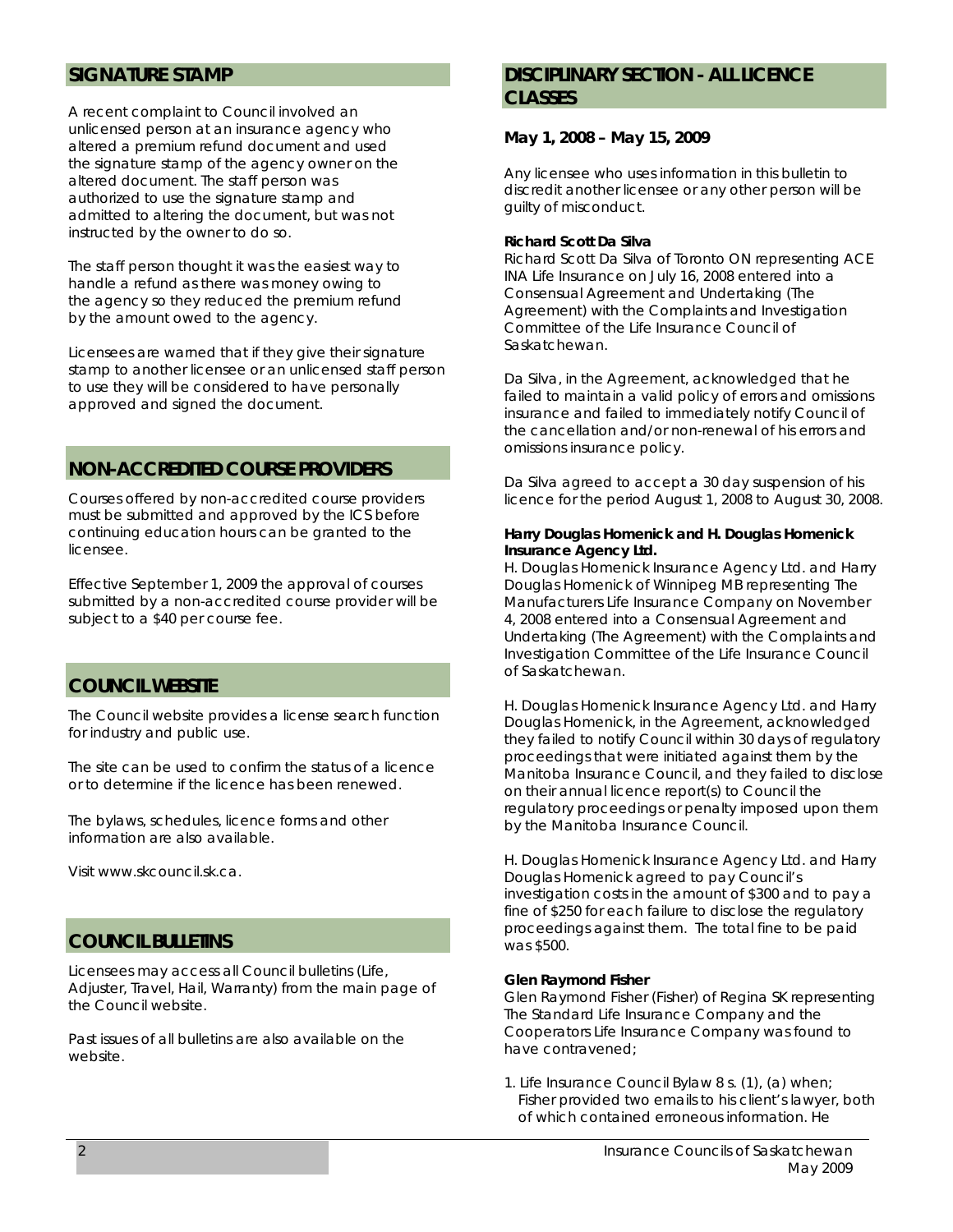represented the clients assets included four life insurance policies on his client's life with total death benefit of \$1,025,000 and that cash values in the policies was minimal and was being used to pay premiums. Fisher was aware this was erroneous as at that time three of the four policies had lapsed and only \$25,000 worth of insurance was in place.

 A second communication to the lawyer was a beneficiary list sent that indicated there were four policies on the client's life when at the time three of them had lapsed. Also one policy was inaccurately portrayed as worth \$50,000, when in fact it was worth \$25,000. Fisher was aware this was erroneous.

 The Discipline Committee determined Fisher's conduct of providing inaccurate information to a lawyer, who he knew was preparing a will for his client, was disgraceful and dishonourable and clearly harmed the standing of licensees in the insurance industry.

 The Committee ordered that pursuant to Life Insurance Council Bylaw 10 s. 2:

- (a) Glen Raymond Fisher's licences be suspended for three (3) months (pursuant to Bylaw 10 s.  $2(1)(b)$ );
- (b) Glen Raymond Fisher pay to the Life Insurance Council prior to reinstatement a fine in the amount of \$2,500.00 (pursuant to Bylaw 10 s.  $2(1)(c)$ ;
- (c) Glen Raymond Fisher pay to the Life Insurance Council prior to reinstatement costs in the amount of \$2,920.00 representing the costs of the investigation and Disciplinary Hearing (pursuant to Bylaw 10 s. 2(1)(d));
- (d) Glen Raymond Fisher successfully complete at his own expense and prior to reinstatement an "Ethics" course approved by the Life Insurance Council (pursuant to Bylaw 10 s.  $2(1)(g)(iii)$ ; and
- (e) Glen Raymond Fisher's licences will be suspended for three (3) months and will remain suspended until full compliance with paragraphs (b), (c) and (d) above.
- 2. Life Insurance Council Bylaw 8 s. (2), (c) when; Fisher provided false and misleading information on two occasions in the course of servicing his insurance business with his client. The information was the communications to the client's lawyer. Fisher's client had requested that he provide details of her insurance policies to her lawyer.

 The Disciplinary Hearing Committee determined that Fisher provided false and/or misleading communications in the course of servicing Insured's insurance business.

 The Committee orders that pursuant to Life Insurance Council Bylaw 10, s. 2:

- (a) Glen Raymond Fisher's licences be suspended for three (3) months (pursuant to Bylaw 10 s.  $2(1)(b)$ ;
- (b) Glen Raymond Fisher pay to the Life Insurance Council prior to reinstatement a fine in the amount of \$2,500.00 (pursuant to Bylaw 10 s.  $2(1)(c)$ ;
- (c) Glen Raymond Fisher pay to the Life Insurance Council prior to reinstatement costs in the amount of \$2,920.00 representing the costs of the investigation and Disciplinary Hearing (pursuant to Bylaw 10 s.  $2(1)(d)$ );
- (d) Glen Raymond Fisher successfully complete at his own expense and prior to reinstatement an "Ethics" course approved by the Life Insurance Council (pursuant to Bylaw 10 s.  $2(1)(g)(iii)$ ; and
- (e) Glen Raymond Fisher's licences will be suspended for three (3) months and will remain suspended until full compliance with paragraphs (b), (c) and (d) above.

The suspensions imposed in charge 1 and 2 are to run concurrently and successful completion of one Ethics course is sufficient to satisfy both decisions.

The fines totaled \$5,000 and costs totaled \$5,840.

Fisher's licence(s) were suspended April 24, 2009.

## **Craig Stephen McCrystal**

Craig Stephen McCrystal of Regina SK representing The Equitable Life Insurance Company of Canada on April 21, 2008 entered into a Consensual Agreement and Undertaking (The Agreement) with the Complaints and Investigation Committee of the Life Insurance Council of Saskatchewan.

McCrystal, in the Agreement, acknowledged that he failed to maintain a valid policy of errors and omissions insurance and failed to immediately notify Council of the cancellation and/or non-renewal of his errors and omissions insurance policy.

McCrystal agreed to accept a 30 day suspension of his licence for the period April 21, 2008 to May 21, 2008.

## **Cheryl Ann McLean**

Cheryl Ann McLean of Regina SK representing American Income Life Insurance Company on April 29, 2008 entered into a Consensual Agreement and Undertaking (The Agreement) with the Complaints and Investigation Committee of the Life Insurance Council of Saskatchewan.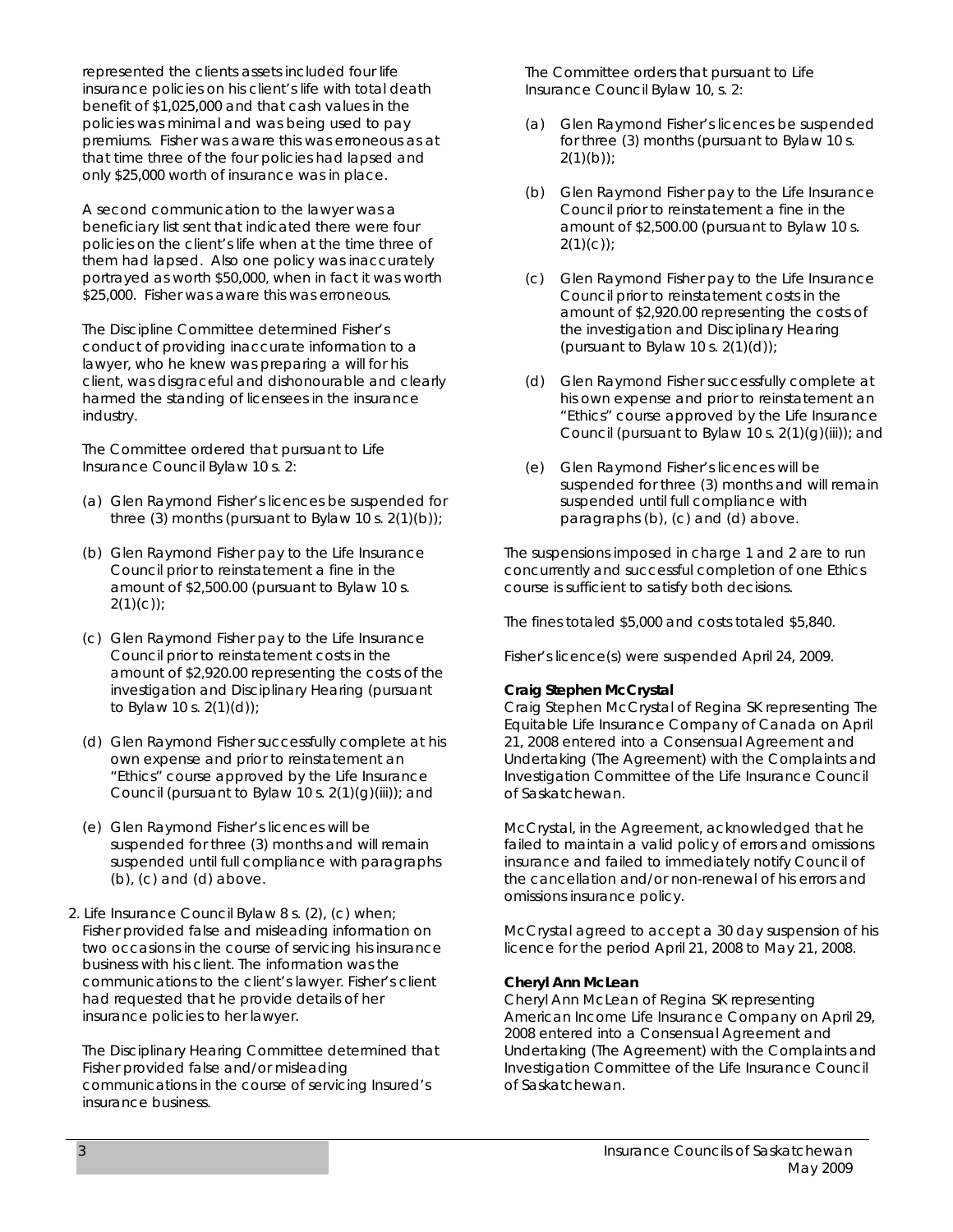McLean, in the Agreement, acknowledged that she failed to maintain a valid policy of errors and omissions insurance and failed to immediately notify Council of the cancellation and/or non-renewal of her errors and omissions insurance policy.

McLean agreed to accept a 30 day suspension of her licence for the period April 30, 2008 to May 30, 2008.

## **Kevin Richard Scott Peyson**

Kevin Richard Scott Peyson of Regina SK representing RBC Life Insurance Company on November 19, 2008 entered into a Consensual Agreement and Undertaking (The Agreement) with the Complaints and Investigation Committee of the Life Insurance Council of Saskatchewan.

Peyson, in the Agreement, acknowledged that he failed to maintain a valid policy of errors and omissions insurance and failed to immediately notify Council of the cancellation and/or non-renewal of his errors and omissions insurance policy.

Peyson agreed to accept a fine in lieu of a licence suspension. The fine he paid was in the amount of \$1,200 and was based on \$200 for each week that he had failed to maintain his errors and omissions insurance.

#### **Trina Fay Barber and Carnduff Agencies Inc.**

Trina Fay Barber (Barber) of Carnduff SK representing Carnduff Agencies Inc. on March 11, 2009 entered into a Consensual Agreement and Undertaking (The Agreement) with the Complaints and Investigation Committee of the General Insurance Council of Saskatchewan.

Barber and Carnduff Agencies Inc., in the Agreement acknowledged, that between July 1, 2007 and July 2, 2008 Barber was permitted to act as a salesperson representing Carnduff Agencies Inc. During this period Barber did not hold an All Classes other than Life insurance salesperson's licence.

Barber and Carnduff Agencies Inc. agreed to pay Council's investigation costs in the amount of \$400 and to each pay a fine of \$500 for the contravention of *The Saskatchewan Insurance Act* and the General Insurance Council Bylaws. The total fines and costs paid were \$1,400.

#### **Lance James Emil LaCroix**

Lance James Emil LaCroix of Wakaw SK representing The Canada Life Assurance Company of Canada on January 30, 2009 entered into a Consensual Agreement and Undertaking (The Agreement) with the Complaints and Investigation Committee of the Life Insurance Council of Saskatchewan.

LaCroix in the Agreement acknowledged that he on two separate occasions failed to maintain a valid policy of errors and omissions insurance and failed to immediately notify Council of the cancellation and/or non-renewal of his errors and omissions insurance policy.

LaCroix agreed to accept a 90 day suspension of his licence for the period January 30, 2009 to April 30, 2009 and pay Council's investigation costs in the amount of \$400.

#### **Ronald Joseph Blouin**

Ronald Joseph Blouin (Blouin) of Fort Qu'Appelle SK representing The Manufacturers Life Insurance Company on March 23, 2009 entered into a Consensual Agreement and Undertaking (The Agreement) with the Complaint and investigation Committee of the Life Insurance Council of Saskatchewan.

Blouin, in the Agreement, acknowledged that he failed to maintain a valid policy of errors and omissions insurance and failed to immediately notify Council of the cancellation and/or non-renewal of his errors and omissions insurance policy.

Blouin agreed to accept a 30 day suspension of his licence for the period March 23, 2009 to April 22, 2009 and pay Council's investigation costs in the amount of \$200.

#### **Kenneth Lorne Percival**

Kenneth Lorne Percival (Percival) of Deloraine MB representing Co-operative Hail Insurance Company, on March 4, 2009 entered into a Consensual Agreement and Undertaking (The Agreement) with the Complaints and Investigation Committee of the Hail Insurance Council of Saskatchewan.

Percival, in the Agreement, acknowledged that he allowed his Saskatchewan Hail Adjuster licence to lapse on July 2, 2008 and while it was lapsed, adjusted 17 hail insurance claims.

Percival agreed to pay a fine in the amount of \$162 and pay Council's investigation costs in the amount of \$220.